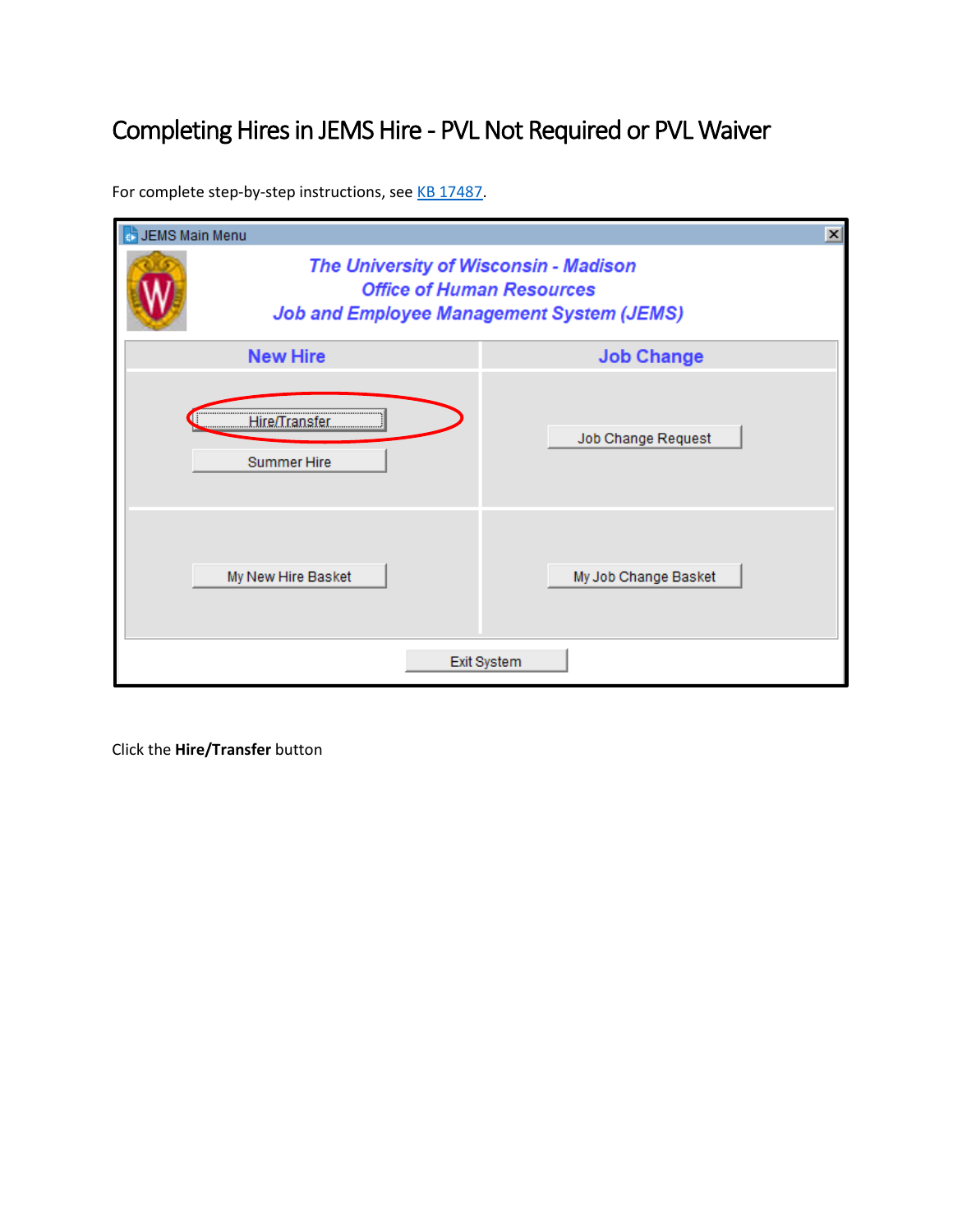Perform Search using Name and/or social security number and/or EmplID

If the person is found, select the box in front of the Emplid.

| Select Recruitment Type: |  |  |  |  |  |
|--------------------------|--|--|--|--|--|
|                          |  |  |  |  |  |
| Hire based on PVL/Waiver |  |  |  |  |  |
| No associated PVL/Waiver |  |  |  |  |  |
|                          |  |  |  |  |  |

If there is a PVL/Waiver, enter the PVL number. If there is no PVL/Waiver, leave this field blank.

Click **Add Hire**.

| <b>Find/Add Hire</b>                               | Person                                | Person Contact            |                                                                                                     | <b>Position</b>             | Job |                   | <b>Benefits</b>   |   | <b>HR Contact   Comments  </b>                | <b>Status History</b> |
|----------------------------------------------------|---------------------------------------|---------------------------|-----------------------------------------------------------------------------------------------------|-----------------------------|-----|-------------------|-------------------|---|-----------------------------------------------|-----------------------|
| <b>Find Person</b>                                 |                                       |                           |                                                                                                     |                             |     |                   |                   |   |                                               |                       |
| EmplID:<br><b>First Name:</b><br><b>Last Name:</b> | <b>Social Security Nbr:</b><br>Search | E<br>Ξ<br>Ξ<br>Ξ<br>Clear | $\overline{\mathbf{v}}$<br>$\blacktriangledown$<br>$\blacktriangledown$<br>$\overline{\phantom{0}}$ |                             |     |                   |                   |   |                                               |                       |
|                                                    | <b>Search Results</b>                 |                           |                                                                                                     | Sort By Emplid              |     |                   |                   | ▼ |                                               |                       |
| <b>Select</b><br>г<br>г<br><b>Add Hire</b>         | <b>Emplid</b>                         |                           |                                                                                                     | <b>Last Name</b><br>$\vert$ |     | <b>PVL Number</b> | <b>First Name</b> | ٩ | <b>Birthdate</b><br>▲<br>▼<br><b>Add Hire</b> |                       |
|                                                    | <b>Recruitment Type</b>               |                           |                                                                                                     |                             |     |                   |                   |   |                                               |                       |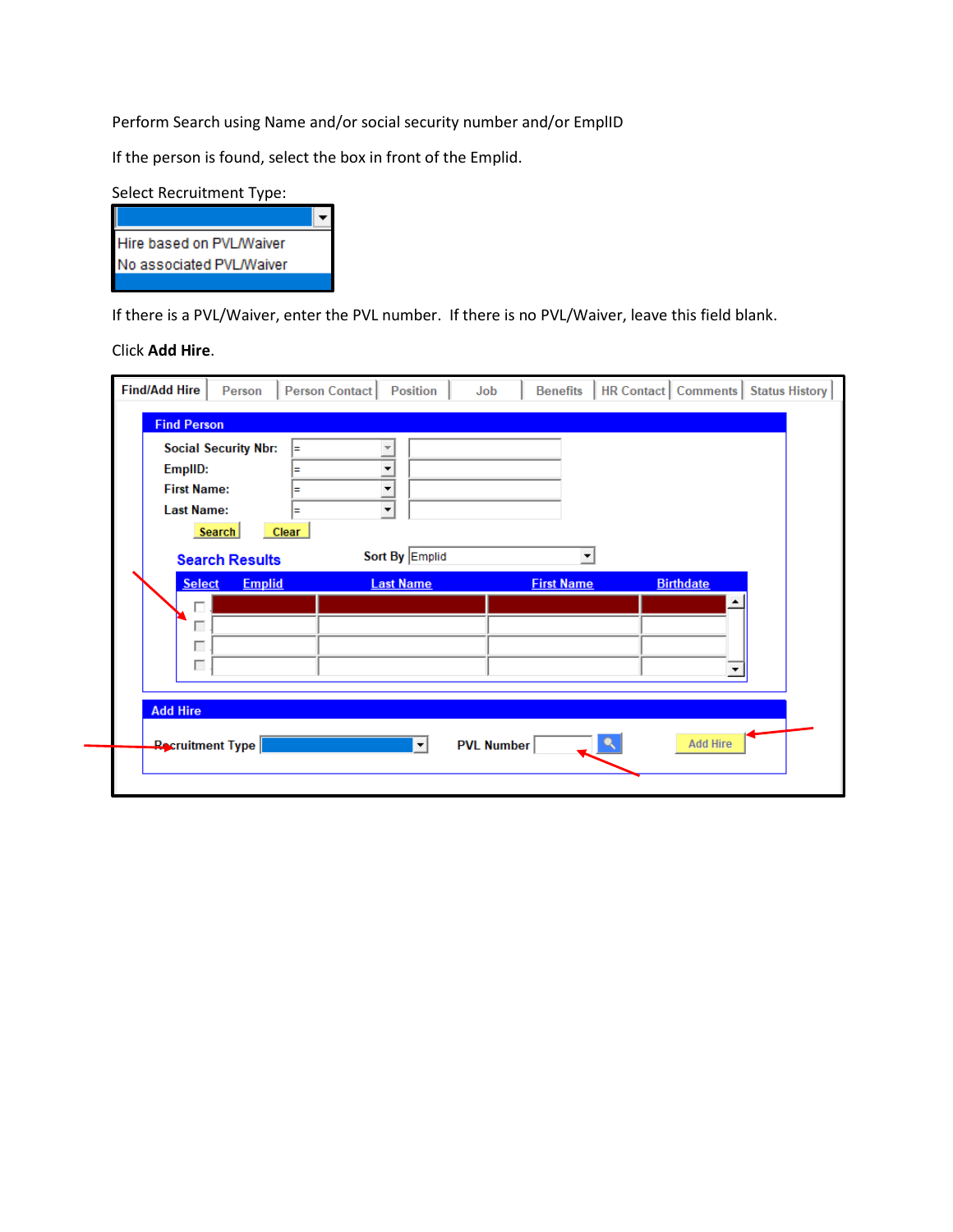Complete fields on the **Person** tab. **All fields with an asterisk are required fields.**

- Effective date: Must be less than or equal to the start date in this job; usually the start date.
- First Name, Last Name: Must be legal name
- For waivers, you can click the **Waived Person** button, and the waived individual's name and SSN will populate based on what was entered in the PVL when the waiver was originally created.

| <b>Person Data</b><br><b>Biographical Details</b><br><b>Empl ID</b> |                      |
|---------------------------------------------------------------------|----------------------|
|                                                                     |                      |
|                                                                     |                      |
| <b>Effective Date*</b>                                              | <b>Waived Person</b> |
| <b>Middle Name</b><br><b>First Name*</b>                            |                      |
|                                                                     |                      |
| Last Name*<br><b>Suffix</b>                                         |                      |
| Date of Birth*                                                      |                      |
| Gender*                                                             |                      |
| <b>Ethnic Group</b><br>Adj Cont Service Date<br>▾                   |                      |
|                                                                     |                      |
|                                                                     |                      |
| <b>National ID</b><br><b>Foreign National</b>                       |                      |
| <b>Foreign National</b>                                             | 口.                   |
| <b>National ID</b><br><b>Foreign National Working Outside US</b>    | П.                   |

Complete fields on the **Person Contact** tab. **All fields with an asterisk are required fields.**

- Also Add Office Address
- For foreign national employees who do not yet have US address, use office address for home address.
- Be sure to add Home Email for foreign national employee as this is needed for access to Glacier software.◢

|                               |                                         | <b>Person Contact Information</b> |                                  |
|-------------------------------|-----------------------------------------|-----------------------------------|----------------------------------|
| <b>Current Addresses</b>      |                                         |                                   |                                  |
| Release Home Information © No | $\bigcirc$ Yes                          |                                   | <b>Edit//View Address Detail</b> |
|                               | <b>Address Line 1*</b>                  | <b>Address Line 2</b>             | City/State*                      |
| <b>Home Address</b>           |                                         |                                   |                                  |
|                               | <b>Location</b>                         | <b>Description</b>                | <b>Room #/Mail Drop</b>          |
| <b>Office Address</b>         |                                         |                                   |                                  |
|                               |                                         |                                   |                                  |
| <b>Phone Information</b>      |                                         |                                   |                                  |
|                               | <b>Phone Number</b><br><b>Preferred</b> |                                   |                                  |
| <b>Home Phone</b>             | г.                                      |                                   |                                  |
| <b>Office Phone</b>           | $\overline{\vee}$                       |                                   |                                  |
|                               | (Format: 608-262-0000)                  |                                   |                                  |
| <b>Email Addresses</b>        |                                         |                                   |                                  |
|                               | <b>Email Address</b>                    |                                   |                                  |
|                               |                                         |                                   |                                  |
| <b>Home Email</b>             |                                         |                                   |                                  |
|                               |                                         |                                   |                                  |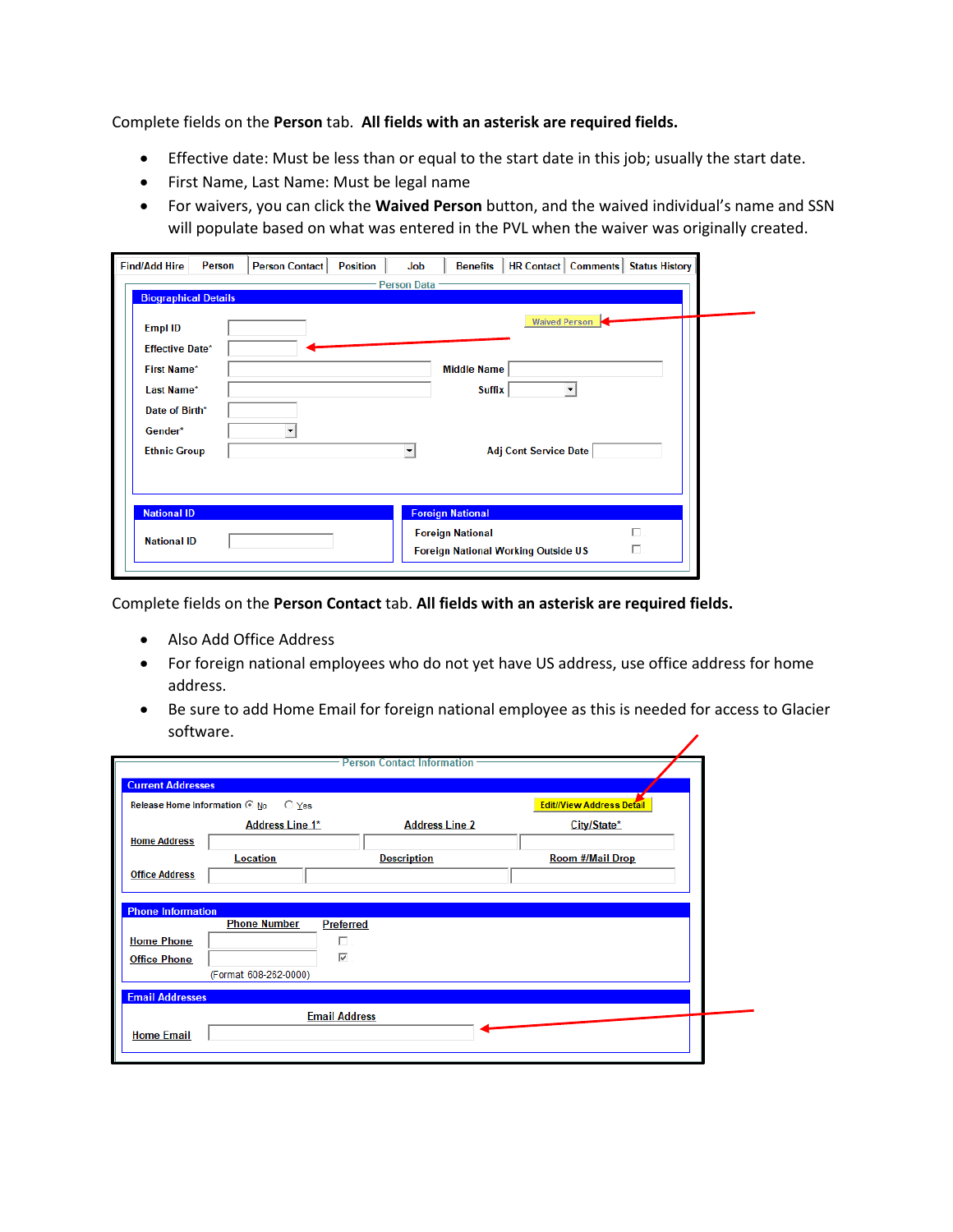Complete fields on the **Position** tab. Fields with an asterisk are required.

- If this is a TA or RA position, click the **TA/RA Quick Add** button to use the wizard to complete information.
- **Position Effective Date**: Must be on or before start date. Usually the same as start date.
- **FTE**: Full-time equivalent. Entered as decimal. Reference[: KB 18202.](https://kb.wisc.edu/18202)
- **Reports To**: This field is required
- **Continuity**: Click the magnifying glass to select. Reference: [KB 16903.](https://kb.wisc.edu/16903)

| <b>Find/Add Hire</b>                              | <b>Person</b>                        | <b>Person Contact</b> | <b>Position</b> | Job                  | <b>Benefits</b>    |                     |                          | <b>HR Contact   Comments   Status History</b> |
|---------------------------------------------------|--------------------------------------|-----------------------|-----------------|----------------------|--------------------|---------------------|--------------------------|-----------------------------------------------|
|                                                   |                                      |                       |                 | <b>Position Data</b> |                    |                     |                          |                                               |
| <b>A / RA Quick Add</b><br><b>Position Number</b> |                                      |                       |                 |                      |                    |                     |                          |                                               |
| <b>Position Effective Date*</b>                   |                                      |                       |                 |                      |                    |                     |                          |                                               |
| Department*                                       |                                      |                       | Q               |                      |                    |                     |                          |                                               |
| <b>Empl Class*</b>                                |                                      |                       |                 |                      |                    |                     |                          |                                               |
| Job Code*                                         |                                      |                       | Q               |                      |                    | <b>Reports To</b>   |                          |                                               |
| FTE*                                              |                                      |                       |                 |                      |                    | <b>EmpIID</b>       |                          |                                               |
| <b>HR Dept Location*</b>                          |                                      |                       |                 |                      |                    | <b>Position Nbr</b> |                          | Q                                             |
| (Z89NN/Z99NN only)                                | <b>Back-up for Limited Appt</b>      | No                    |                 |                      | <b>FLSA Status</b> |                     |                          |                                               |
|                                                   | <b>Continuity Status Information</b> |                       |                 |                      |                    |                     |                          |                                               |
| Continuity*                                       |                                      |                       | Q               | <b>Job Security</b>  |                    |                     | <b>Guaranteed Length</b> | $\blacktriangledown$                          |
|                                                   |                                      |                       |                 |                      |                    |                     |                          |                                               |

Complete fields on the **Job** tab. Fields with an asterisk are required.

- **Effective Date**:This is the date the employee will begin the job.
- **Expected End Date**: If continuity is 02A, 02B, 02C, 05A, 05B, or 05C, Expected End Date is required.

| <b>Find/Add Hire</b><br>Person<br><b>Person Contact</b> | Job<br><b>Position</b> | <b>Benefits</b>                       |                             | <b>HR Contact   Comments  </b> | <b>Status History</b>        |
|---------------------------------------------------------|------------------------|---------------------------------------|-----------------------------|--------------------------------|------------------------------|
|                                                         | <b>Job Data</b>        |                                       |                             |                                |                              |
| <b>Hire / Transfer</b>                                  |                        |                                       |                             |                                |                              |
| Hire Type* Hire                                         | Override               |                                       | <b>Empl Rcd#</b>            |                                |                              |
| <b>Action</b><br>Hire                                   |                        | Action Reason Original/New Hire / 010 |                             |                                | Q                            |
| <b>Effective Date*</b>                                  |                        |                                       |                             |                                |                              |
| <b>Working Title</b>                                    |                        |                                       |                             |                                |                              |
| <b>Expected End Date</b>                                |                        |                                       |                             |                                |                              |
| <b>Criminal Background</b>                              |                        | <b>Position of Trust</b>              |                             |                                |                              |
| <b>Check (CBC Date)</b><br><b>Probation Type</b>        |                        |                                       | <b>Probation End Date</b>   |                                |                              |
| <b>Seasonal Status</b>                                  |                        |                                       | <b>Reference Check Date</b> |                                |                              |
| <b>Additional Pay/Lump Sum</b>                          |                        |                                       |                             |                                |                              |
| <b>Compensation</b>                                     |                        |                                       |                             |                                |                              |
| Pay Basis*                                              | Q<br>Comp Rate*        |                                       |                             |                                | <b>Conversion Calculator</b> |